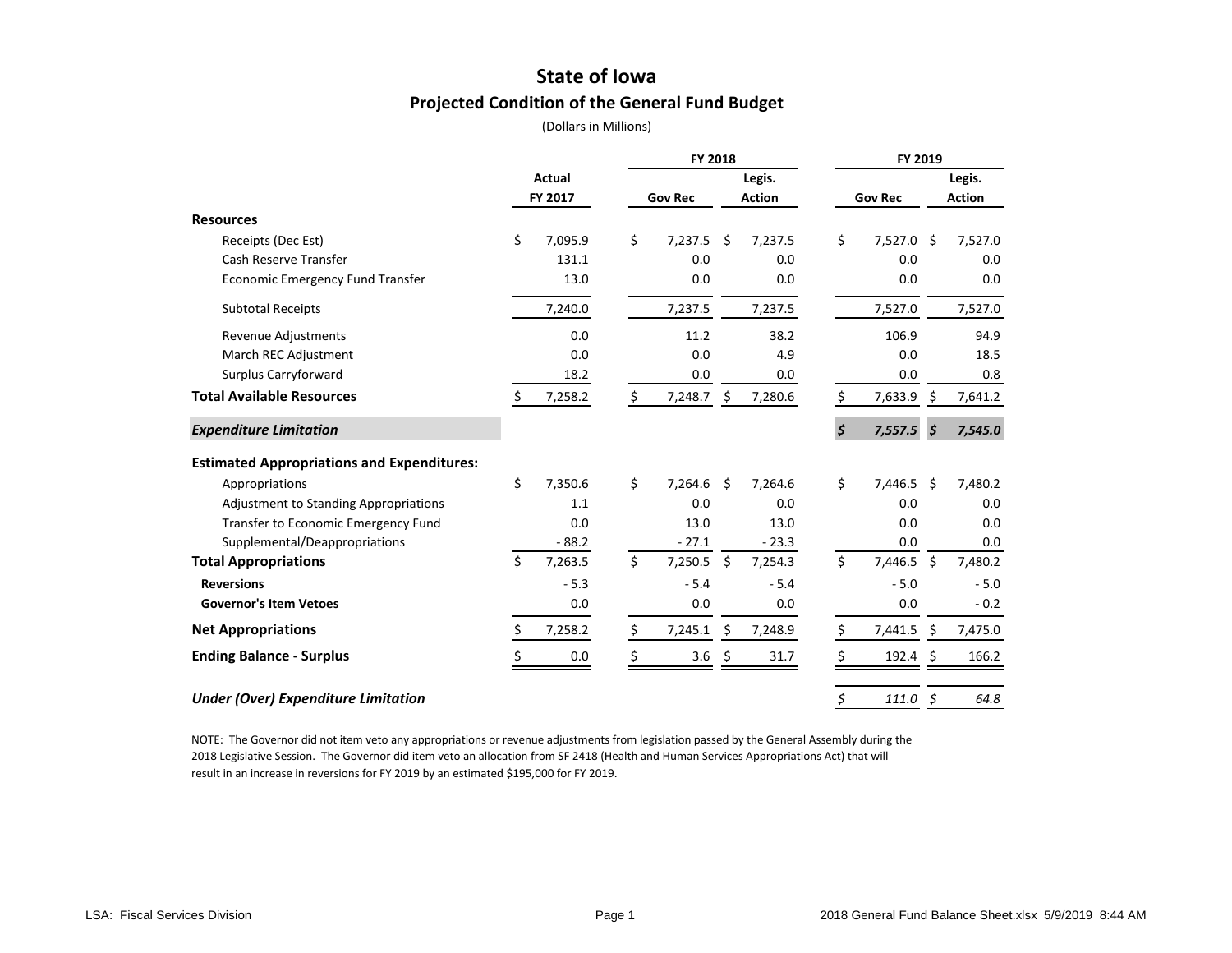# **State of Iowa General Fund Appropriation Bills**

|                    |                                              | Gov Rec        |         | Legislative Action |              |         |  |  |  |
|--------------------|----------------------------------------------|----------------|---------|--------------------|--------------|---------|--|--|--|
| Bill No.           | <b>Bill Name</b>                             | FY 2018 Adj.   | FY 2019 |                    | FY 2018 Adj. | FY 2019 |  |  |  |
| SF 2416            | Administration and Regulation                | \$<br>$0.0$ \$ | 47.5    | \$                 | $0.0$ \$     | 48.0    |  |  |  |
| HF 2491            | Agriculture and Natural Resources            | 0.0            | 38.6    |                    | 0.0          | 39.4    |  |  |  |
| HF 2493            | Economic Development                         | 0.0            | 39.9    |                    | 0.0          | 40.2    |  |  |  |
| SF 2415            | Education                                    | 0.0            | 922.0   |                    | 0.0          | 912.6   |  |  |  |
| SF 2418            | <b>Health and Human Services</b>             | 0.0            | 1,831.7 |                    | 0.0          | 1,821.8 |  |  |  |
| <b>HF 2492</b>     | Justice System                               | 0.0            | 561.6   |                    | 0.0          | 568.0   |  |  |  |
| HF 2495            | Judicial Branch                              | 0.0            | 183.9   |                    | 0.0          | 180.7   |  |  |  |
| SF 2414            | Infrastructure Bill                          | 0.0            | 0.0     |                    | 0.0          | $-17.5$ |  |  |  |
| HF 2230            | State School Aid                             | 0.0            | 3,233.7 |                    | 0.0          | 3,226.6 |  |  |  |
| SF 455             | <b>Transportation Equity Fund</b>            | 0.0            | 0.0     |                    | 0.0          | 14.1    |  |  |  |
| SF 2117            | FY 2018 Budget Adjustment Bill               | $-27.1$        | 0.0     |                    | $-23.3$      | 0.0     |  |  |  |
| HF 2502            | <b>Standing Appropriations Bill</b>          | 0.0            | 0.0     |                    | 0.0          | $-29.2$ |  |  |  |
| <b>Current Law</b> | <b>Standing Appropriations (Current Law)</b> | 0.0            | 587.5   |                    | 0.0          | 675.6   |  |  |  |
|                    | Total                                        | $-27.1$ \$     | 7,446.5 | \$                 | $-23.3$ \$   | 7,480.2 |  |  |  |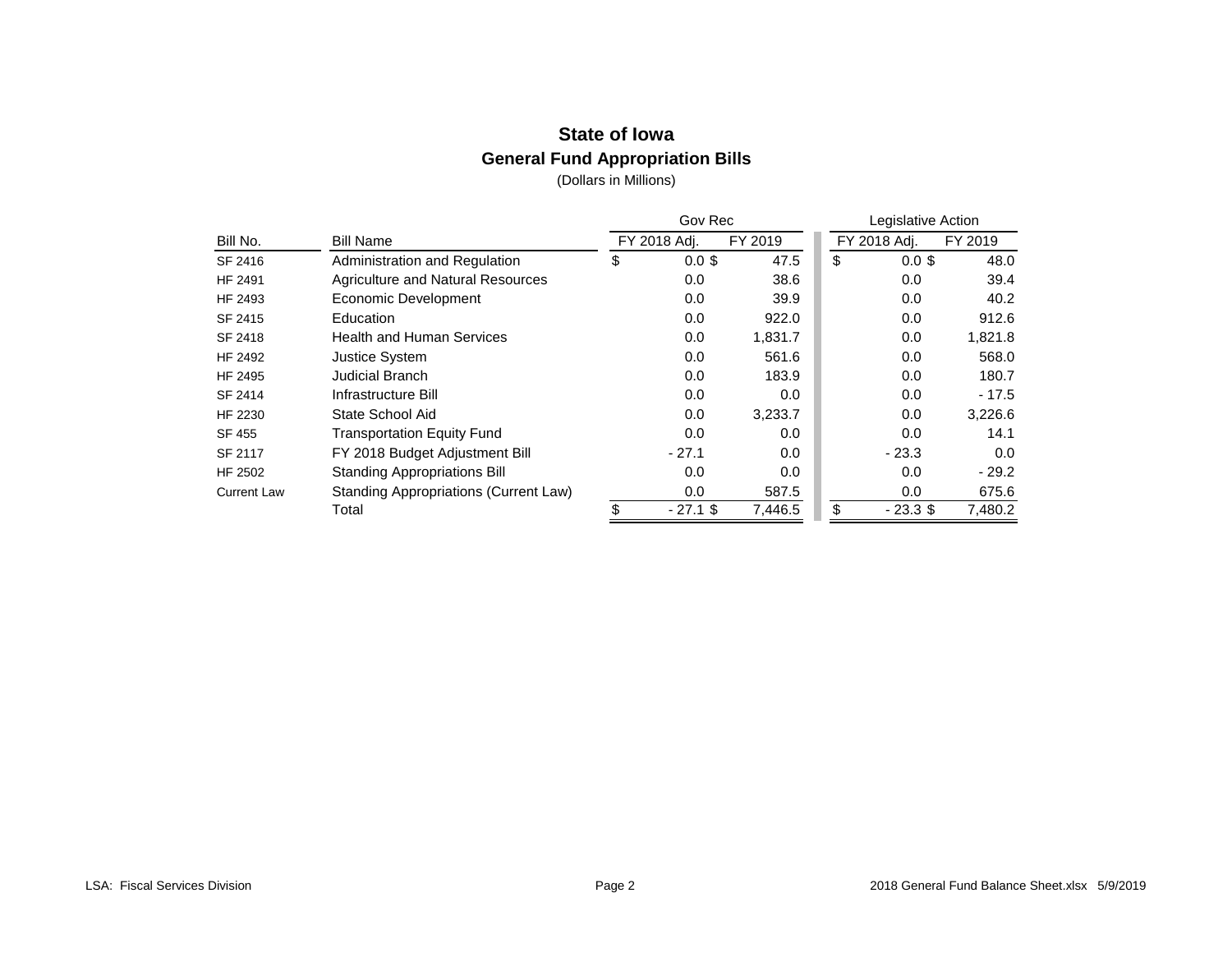## **State of Iowa General Fund Revenue Adjustments by Bill**

|                                        |                                           | <b>Gov Rec</b>        |         | <b>Legislative Action</b> |                 |          |  |  |
|----------------------------------------|-------------------------------------------|-----------------------|---------|---------------------------|-----------------|----------|--|--|
| Bill No.<br><b>Revenue Description</b> |                                           | <b>FY 2018</b>        | FY 2019 |                           | <b>FY 2018</b>  | FY 2019  |  |  |
| Current Law                            | Federal Tax Cuts & Jobs Act               | \$<br>$11.2 \text{ }$ | 110.8   | \$                        | $28.4 \text{ }$ | 188.3    |  |  |
| SF 512                                 | <b>Water Quality</b>                      | 0.0                   | $-3.9$  |                           | 0.0             | 0.0      |  |  |
| SF 2407                                | Raceway Sales Tax Rebate Modification     | 0.0                   | 0.0     |                           | 0.0             | $-0.7$   |  |  |
| SF 2349                                | <b>Association Health Plans</b>           | 0.0                   | 0.0     |                           | 0.0             | $-1.8$   |  |  |
| SF 2117                                | Skilled Worker Job Creation Fund Transfer | 0.0                   | 0.0     |                           | 10.0            | 0.0      |  |  |
| HF 2502                                | Taxpayers Trust Fund Transfer             | 0.0                   | 0.0     |                           | 0.0             | 8.3      |  |  |
| HF 2493                                | Skilled Worker Job Creation Fund Transfer | 0.0                   | 0.0     |                           | 0.0             | 2.3      |  |  |
| HF 2492                                | Justice Bill - Small Claims Filing Fee    | 0.0                   | 0.0     |                           | 0.0             | $-1.0$   |  |  |
| SF 2417                                | Income & Sales Tax Modification           | 0.0                   | 0.0     |                           | $-0.2$          | $-100.1$ |  |  |
| <b>HF 2478</b>                         | <b>Construction Equipment Sales Tax</b>   | 0.0                   | 0.0     |                           | 0.0             | $-0.4$   |  |  |
| <b>Total Revenue Adjustments</b>       |                                           | 11.2S                 | 106.9   | \$                        | $38.2 \text{ }$ | 94.9     |  |  |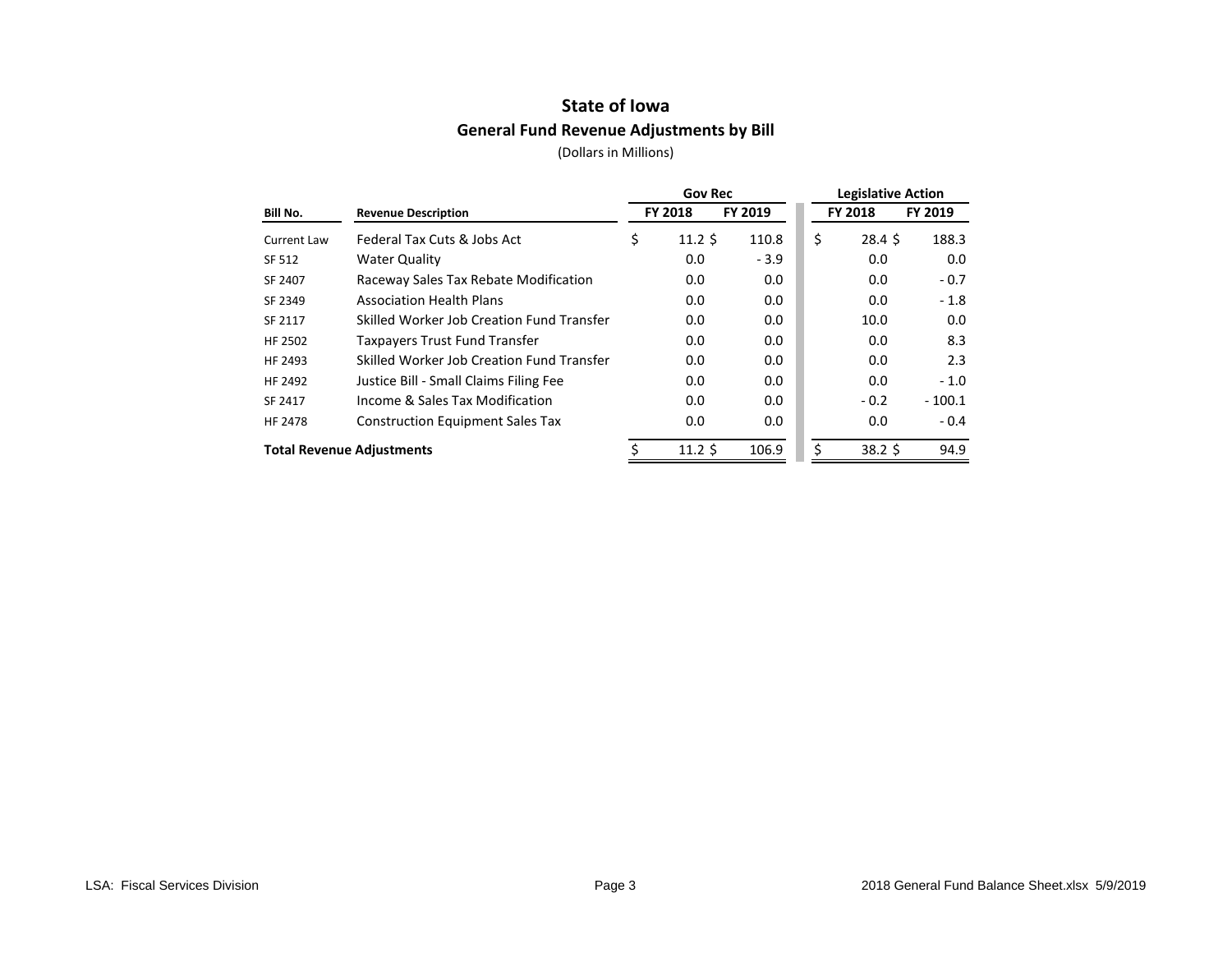### **State of Iowa Expenditure Limitation Calculation**

|                               |                                               | FY 2019 |         |                |    |               |    |           |                           |               |          |  |  |
|-------------------------------|-----------------------------------------------|---------|---------|----------------|----|---------------|----|-----------|---------------------------|---------------|----------|--|--|
|                               |                                               |         |         | <b>Gov Rec</b> |    |               |    |           | <b>Legislative Action</b> |               |          |  |  |
|                               |                                               |         | Amount  | %              |    | Expend. Limit |    | Amount    | %                         | Expend. Limit |          |  |  |
|                               | <b>Revenue Estimating Conference</b>          |         |         |                |    |               |    |           |                           |               |          |  |  |
| Total (Dec 2017 Estimate)     |                                               | \$      | 7,527.0 | 99%            | \$ | 7,451.7       |    | \$7,527.0 | 99%                       | \$            | 7,451.7  |  |  |
| <b>Revenue Adjustments:</b>   |                                               |         |         |                |    |               |    |           |                           |               |          |  |  |
| <b>Current Law</b>            | Federal Tax Cuts & Jobs Act                   | \$      | 110.8   | 99%            | \$ | 109.7         | \$ | 188.3     | $99\%$ \$                 |               | 186.4    |  |  |
| SF 2407                       | Raceway Sales Tax Rebate Modification         |         | 0.0     | 0%             |    | 0.0           |    | $-0.7$    | 100%                      |               | $-0.7$   |  |  |
| SF 2349                       | <b>Association Health Plans</b>               |         | 0.0     | 0%             |    | 0.0           |    | $-1.8$    | 100%                      |               | $-1.8$   |  |  |
| HF 2502                       | <b>Taxpayers Trust Fund Transfer</b>          |         | 0.0     | $0\%$          |    | 0.0           |    | 8.3       | 95%                       |               | 7.9      |  |  |
| HF 2493                       | <b>Skilled Worker Job Creation Fund Trans</b> |         | 0.0     | $0\%$          |    | 0.0           |    | 2.3       | 95%                       |               | 2.2      |  |  |
| HF 2492                       | Justice Bill - Small Claims Filing Fee        |         | 0.0     | $0\%$          |    | 0.0           |    | $-1.0$    | 100%                      |               | $-1.0$   |  |  |
| SF 2417                       | Income & Sales Tax Modification               |         | 0.0     | $0\%$          |    | 0.0           |    | $-100.1$  | 100%                      |               | $-100.1$ |  |  |
| <b>HF 2478</b>                | <b>Construction Equipment Sales Tax</b>       |         | 0.0     | 0%             |    | $0.0\,$       |    | $-0.4$    | 100%                      |               | $-0.4$   |  |  |
|                               | <b>Subtotal Revenue Adjustment</b>            | \$      | 106.9   |                | \$ | 105.8         | \$ | 94.9      |                           | \$            | 92.5     |  |  |
|                               | <b>Transfer from Economic Emergency Fund</b>  | \$      | 0.0     | 100%           | \$ | 0.0           | \$ | 0.8       | 100%                      | \$            | 0.8      |  |  |
| <b>Total Adjustments</b>      |                                               | \$      | 106.9   |                | \$ | 105.8         | \$ | 95.7      |                           | \$            | 93.3     |  |  |
| <b>Expenditure Limitation</b> |                                               |         |         |                | S  | 7,557.5       |    |           |                           | \$.           | 7,545.0  |  |  |
|                               |                                               |         |         |                |    |               |    |           |                           |               |          |  |  |
|                               |                                               |         |         |                |    |               |    |           |                           |               |          |  |  |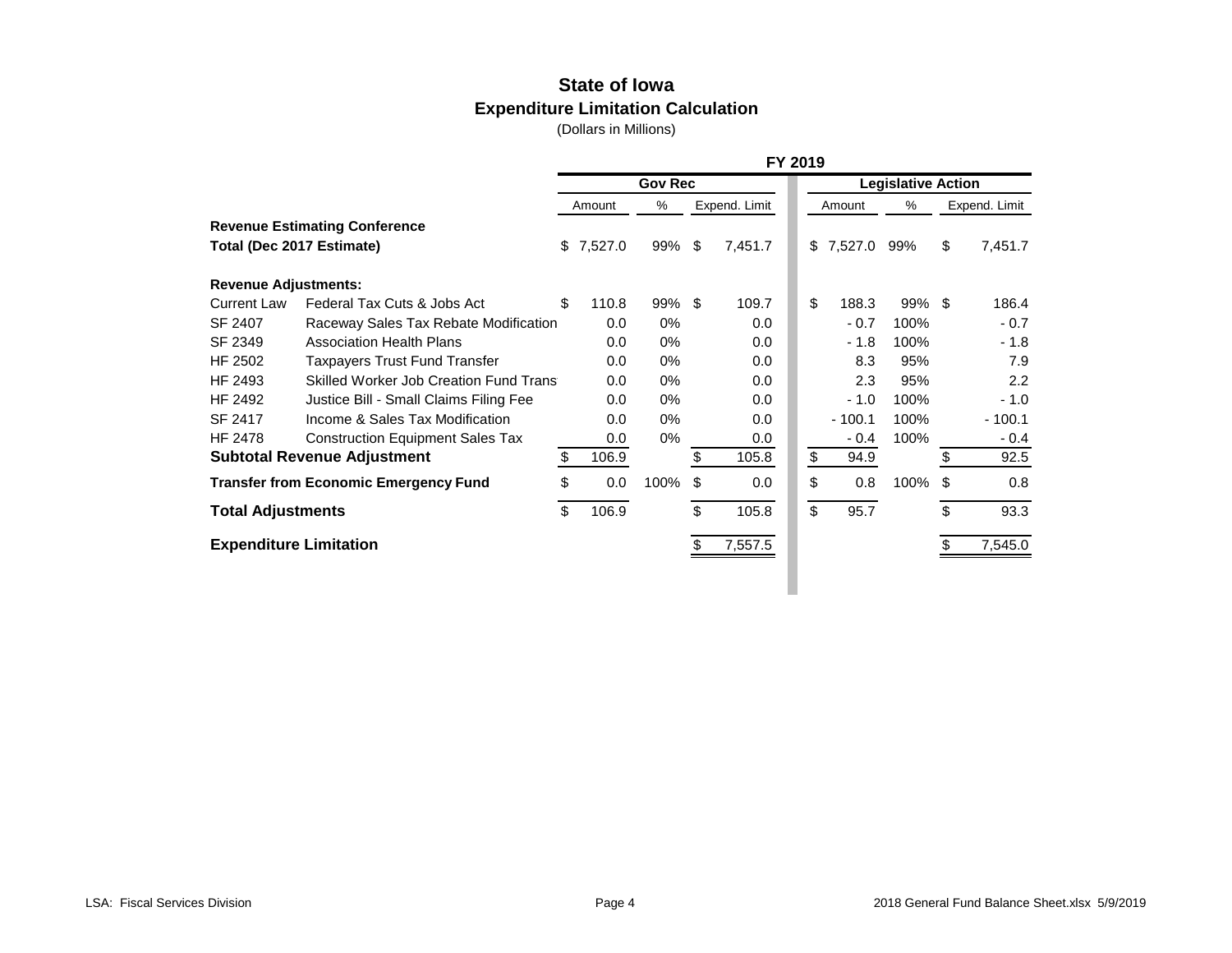#### **State of Iowa Reserve Funds**

| <b>Cash Reserve Fund (CRF)</b>              | Actual         |                |       | FY 2018       |       | FY 2019        |       |               |         |  |  |
|---------------------------------------------|----------------|----------------|-------|---------------|-------|----------------|-------|---------------|---------|--|--|
|                                             | FY 2017        | <b>Gov Rec</b> |       | Legis. Action |       | <b>Gov Rec</b> |       | Legis. Action |         |  |  |
| <b>Funds Available</b>                      |                |                |       |               |       |                |       |               |         |  |  |
| <b>Balance Brought Forward</b>              | \$<br>539.2    | \$             | 422.4 | - \$          | 422.4 | \$             | 442.4 | \$            | 442.4   |  |  |
| Gen. Fund Appropriation from Surplus        | 44.1           |                | 0.0   |               | 0.0   |                | 3.6   |               | 31.7    |  |  |
| Special General Fund Appropriation          | 0.0            |                | 20.0  |               | 20.0  |                | 55.5  |               | 113.1   |  |  |
| <b>Total Funds Available</b>                | \$<br>583.3    |                | 442.4 | \$            | 442.4 |                | 501.5 | \$.           | 587.2   |  |  |
| <b>Appropriations &amp; Transfers</b>       |                |                |       |               |       |                |       |               |         |  |  |
| <b>General Fund Transfer</b>                | \$<br>$-131.1$ | \$             | 0.0   | - \$          | 0.0   | \$             | 0.0   | -\$           | 0.0     |  |  |
| <b>Excess Transferred to EEF</b>            | $-29.8$        |                | 0.0   |               | 0.0   |                | 0.0   |               | $-15.6$ |  |  |
| <b>Total Appropriations &amp; Transfers</b> | $-160.9$       |                | 0.0   |               | 0.0   |                | 0.0   |               | $-15.6$ |  |  |
| <b>Balance Carried Forward</b>              | 422.4          |                | 442.4 |               | 442.4 |                | 501.5 |               | 571.6   |  |  |
| Maximum 7.5%                                | \$<br>553.5    | \$             | 552.8 | \$            | 552.8 | \$             | 572.5 | -35           | 571.6   |  |  |

| <b>Economic Emergency Fund (EEF)</b>      | Actual      |                |         | FY 2018       |         | FY 2019        |        |               |        |  |  |
|-------------------------------------------|-------------|----------------|---------|---------------|---------|----------------|--------|---------------|--------|--|--|
|                                           | FY 2017     | <b>Gov Rec</b> |         | Legis. Action |         | <b>Gov Rec</b> |        | Legis. Action |        |  |  |
| <b>Funds Available</b>                    |             |                |         |               |         |                |        |               |        |  |  |
| <b>Balance Brought Forward</b>            | \$<br>189.9 | \$             | 182.9   | \$            | 182.9   | \$             | 181.7  | \$.           | 181.7  |  |  |
| Excess from Cash Reserve                  | 29.8        |                | 0.0     |               | 0.0     |                | 0.0    |               | 15.6   |  |  |
| <b>Total Funds Available</b>              | 219.7       |                | 182.9   | \$            | 182.9   |                | 181.7  |               | 197.3  |  |  |
| <b>Appropriations &amp; Transfers</b>     |             |                |         |               |         |                |        |               |        |  |  |
| Excess Transferred to Taxpayer Trust Fund | \$<br>0.0   | \$             | 0.0     | -\$           | 0.0     | \$             | 0.0    | \$            | 0.0    |  |  |
| Executive Council - Performance of Duty   | $-5.6$      |                | $-14.2$ |               | $-14.2$ |                | $-6.0$ |               | $-6.0$ |  |  |
| Special Transfer to and from General Fund | $-13.0$     |                | 13.0    |               | 13.0    |                | 0.0    |               | 0.0    |  |  |
| Excess Transferred to General Fund        | $-18.2$     |                | 0.0     |               | 0.0     |                | 0.0    |               | $-0.8$ |  |  |
| <b>Balance Carried Forward</b>            | 182.9       |                | 181.7   |               | 181.7   |                | 175.7  |               | 190.5  |  |  |
| Maximum 2.5%                              | \$<br>184.5 | \$             | 184.3   | \$            | 184.3   | \$             | 190.8  | \$            | 190.5  |  |  |

| <b>Combined Reserve Fund Balances</b> |    | Actual   |                |          | FY 2018       |          | FY 2019        |         |               |       |  |  |
|---------------------------------------|----|----------|----------------|----------|---------------|----------|----------------|---------|---------------|-------|--|--|
|                                       |    | FY 2017  | <b>Gov Rec</b> |          | Legis. Action |          | <b>Gov Rec</b> |         | Legis. Action |       |  |  |
| Cash Reserve Fund                     | S  | 422.4    | S              | 442.4    | S             | 442.4    | \$             | 501.5   | S             | 571.6 |  |  |
| Economic Emergency Fund               |    | 182.9    |                | 181.7    |               | 181.7    |                | 175.7   |               | 190.5 |  |  |
| <b>Total CRF and EEF</b>              |    | 605.3    |                | 624.1    |               | 624.1    |                | 677.2   |               | 762.1 |  |  |
| <b>Statutory Maximum</b>              |    |          |                |          |               |          |                |         |               |       |  |  |
| Cash Reserve Fund                     | \$ | 553.5    | \$             | 552.8    | -S            | 552.8    | \$             | 572.5   | - \$          | 571.6 |  |  |
| Economic Emergency Fund               |    | 184.5    |                | 184.3    |               | 184.3    |                | 190.8   |               | 190.5 |  |  |
| <b>Total Statutory Maximum</b>        |    | 738.0    |                | 737.1    |               | 737.1    |                | 763.3   |               | 762.1 |  |  |
| Maximum less Fund Balance             |    | $-132.7$ |                | $-113.0$ |               | $-113.0$ |                | $-86.1$ |               | 0.0   |  |  |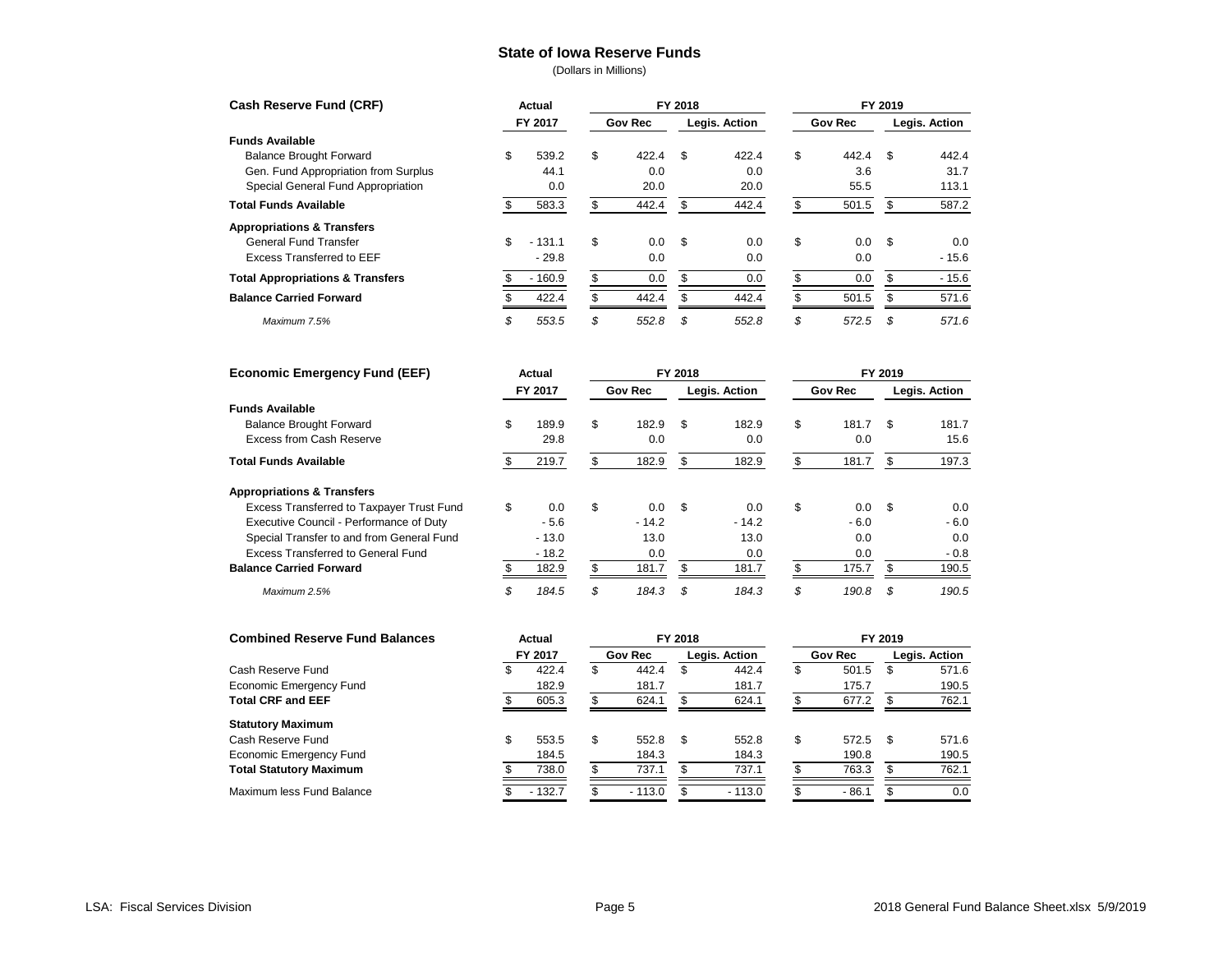### **Taxpayers Trust Fund**

|                                    | Actual<br>FY 2017 |     |      | Est.    | FY 2019 |                  |                      |        |  |  |  |
|------------------------------------|-------------------|-----|------|---------|---------|------------------|----------------------|--------|--|--|--|
|                                    |                   |     |      | FY 2018 |         | <b>Gov Rec</b>   | <b>Legis. Action</b> |        |  |  |  |
| <b>Funds Available</b>             |                   |     |      |         |         |                  |                      |        |  |  |  |
| <b>Balance Brought Forward</b>     | \$                | 8.2 | - \$ | 8.3     | \$      | 8.3 <sup>5</sup> |                      | 8.3    |  |  |  |
| Economic Emergency Transfer        |                   | 0.0 |      | 0.0     |         | 0.0              |                      | 0.0    |  |  |  |
| Interest                           |                   | 0.1 |      | 0.0     |         | 0.0              |                      | 0.0    |  |  |  |
| <b>Total Funds Available</b>       |                   | 8.3 | \$   | 8.3     |         | 8.3 <sup>5</sup> |                      | 8.3    |  |  |  |
| <b>Transfer to Tax Credit Fund</b> |                   | 0.0 | \$   | 0.0     |         | $0.0 \,$ \$      |                      | 0.0    |  |  |  |
| <b>Transfer the General Fund</b>   | \$                | 0.0 | -\$  | 0.0     | \$      | 0.0 <sup>5</sup> |                      | $-8.3$ |  |  |  |
| Reversion from Tax Credit Fund     |                   | 0.0 |      | 0.0     |         | 0.0              |                      | 0.0    |  |  |  |
| <b>Ending Balance</b>              |                   | 8.3 |      | 8.3     |         | 8.3              | £.                   | 0.0    |  |  |  |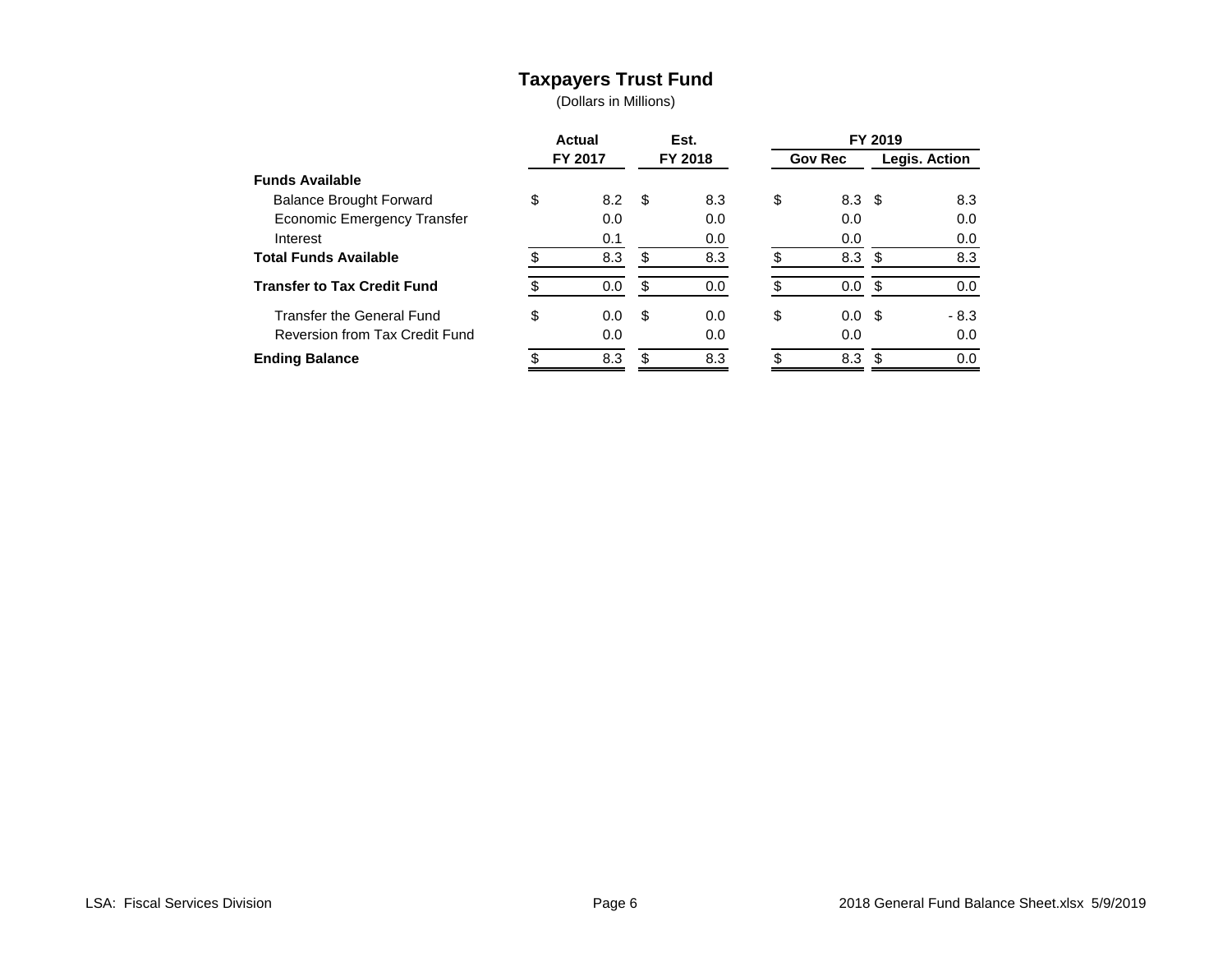### **Adjusted Revenue Estimate and Reserve Fund Goal Calculations**

|                                  |     |         |    |         |    |         |    |                | FY 2019 |               |
|----------------------------------|-----|---------|----|---------|----|---------|----|----------------|---------|---------------|
|                                  |     | FY 2016 |    | FY 2017 |    | FY 2018 |    | <b>Gov Rec</b> |         | Legis. Action |
| <b>REC</b> Estimates             | \$  | 7,175.5 | S. | 7,357.4 | \$ | 7,364.5 | æ. | 7,527.0        | S       | 7,527.0       |
| Revenue Adjustments              |     | 11.2    |    | 22.6    |    | 6.0     |    | 106.9          |         | 94.9          |
| <b>Adjusted Revenue Estimate</b> |     | 7,186.7 | S. | 7,380.0 | S  | 7.370.5 |    | 7,633.9        | S       | 7,621.9       |
| Reserve Fund Goals               |     |         |    |         |    |         |    |                |         |               |
| Cash Reserve Fund                | \$  | 539.0   | \$ | 553.5   | \$ | 552.8   | \$ | 572.5          | \$      | 571.6         |
| Economic Emergency Fund          |     | 179.7   |    | 184.5   |    | 184.3   |    | 190.8          |         | 190.5         |
| Total                            | \$. | 718.7   | \$ | 738.0   |    | 737.1   | £. | 763.3          | S       | 762.1         |